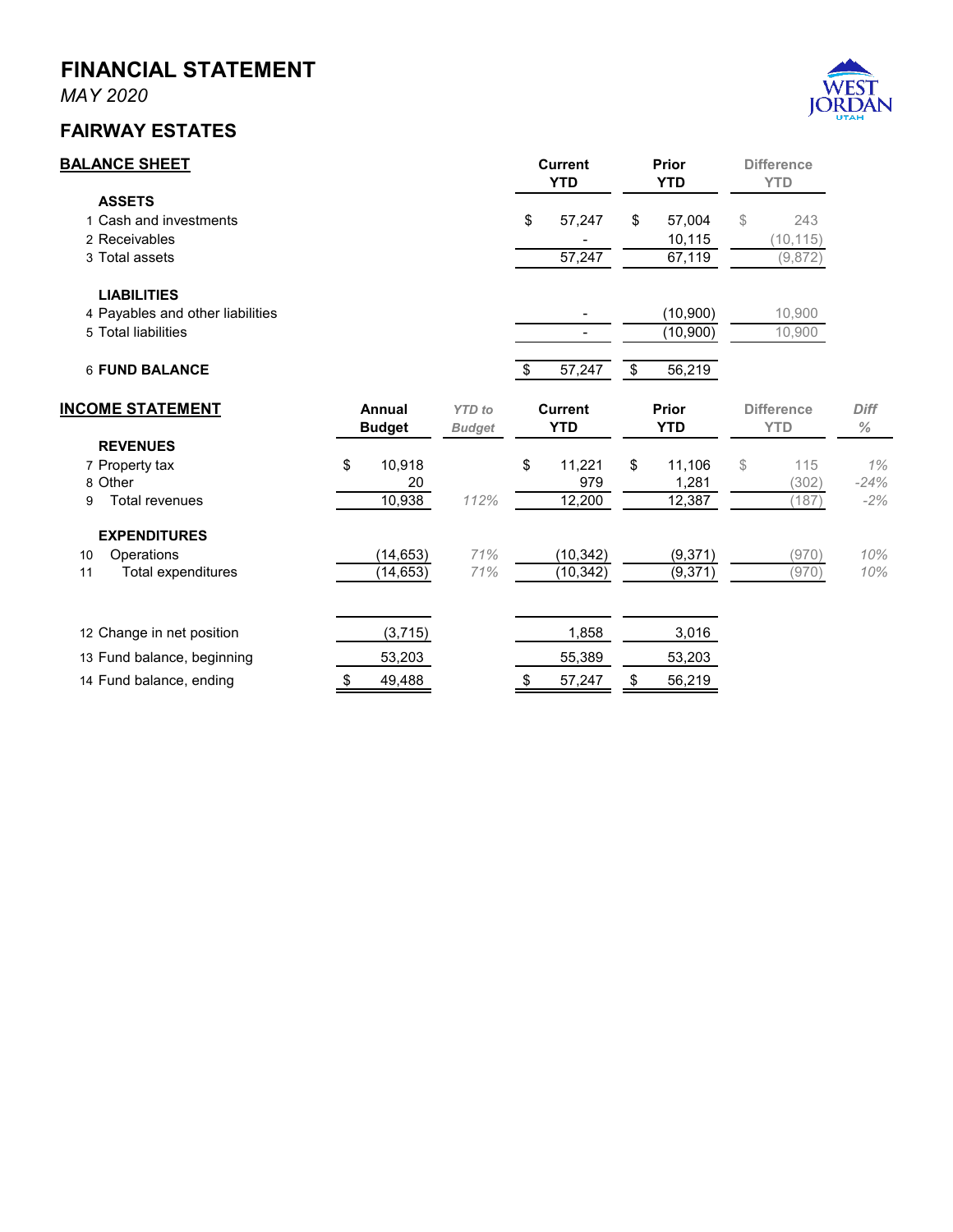## **FINANCIAL STATEMENT**

*MAY 2020*



## **HIGHLAND SPECIAL IMPROVEMENT DISTRICT**

| <b>BALANCE SHEET</b>                                                          |                         |                                | <b>Current</b><br><b>YTD</b>          | Prior<br><b>YTD</b>              | <b>Difference</b><br><b>YTD</b>         |                       |
|-------------------------------------------------------------------------------|-------------------------|--------------------------------|---------------------------------------|----------------------------------|-----------------------------------------|-----------------------|
| <b>ASSETS</b><br>1 Cash and investments<br>2 Receivables<br>3 Total assets    |                         |                                | (26, 744)<br>\$<br>3,559<br>(23, 185) | \$<br>(2, 291)<br>6,079<br>3,788 | \$<br>(24, 454)<br>(2,520)<br>(26, 974) |                       |
| <b>LIABILITIES</b><br>4 Payables and other liabilities<br>5 Total liabilities |                         |                                |                                       | (7, 712)<br>(7, 712)             | 7,712<br>7,712                          |                       |
| 6 FUND BALANCE                                                                |                         |                                | (23, 185)<br>\$                       | \$<br>(3,924)                    |                                         |                       |
| <b>INCOME STATEMENT</b>                                                       | Annual<br><b>Budget</b> | <b>YTD</b> to<br><b>Budget</b> | <b>Current</b><br><b>YTD</b>          | <b>Prior</b><br><b>YTD</b>       | <b>Difference</b><br><b>YTD</b>         | <b>Diff</b><br>$\%$   |
| <b>REVENUES</b><br>7 Assessments<br>8 Other<br><b>Total revenues</b><br>9     | \$<br>95,000<br>95,000  | 78%                            | \$<br>74,378<br>(178)<br>74,200       | \$<br>64,815<br>713<br>65,528    | \$<br>9,563<br>(891)<br>8,672           | 15%<br>$-125%$<br>13% |
| <b>EXPENDITURES</b><br>Operations<br>10<br>Total expenditures<br>11           | (91, 665)<br>(91, 665)  | 97%                            | (89, 185)<br>(89, 185)                | (117, 273)<br>(117, 273)         | 28,088<br>28,088                        | $-24%$<br>$-24%$      |
| 12 Change in net position<br>13 Fund balance, beginning                       | 3,335<br>(8, 200)       |                                | (14, 985)<br>(8,200)                  | (51, 745)<br>47,821              |                                         |                       |
| 14 Fund balance, ending                                                       | (4, 865)<br>\$          |                                | (23, 185)<br>-95                      | (3,924)<br>\$                    |                                         |                       |